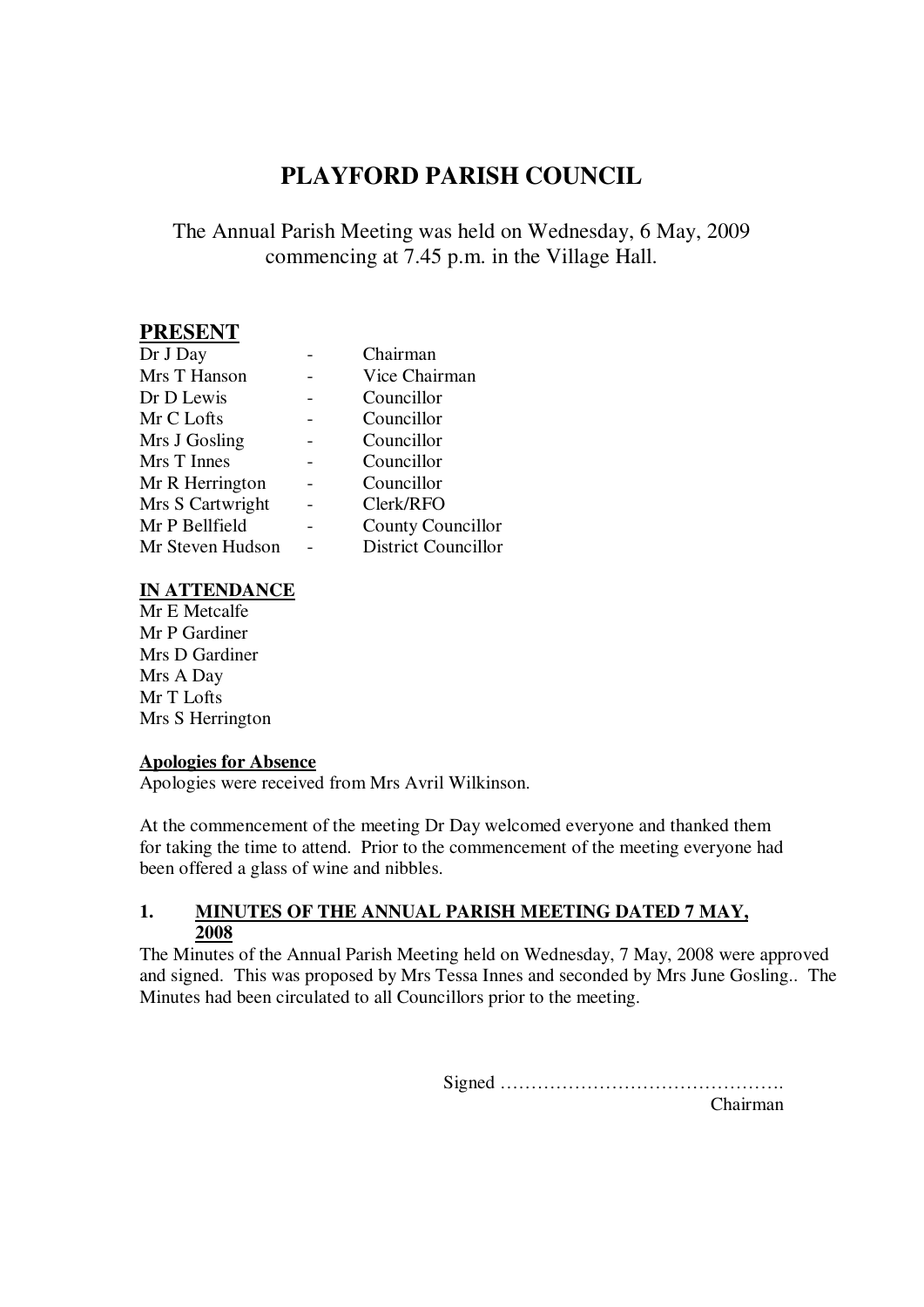### **2. MATTERS ARISING FROM THE MINUTES**

No matters arising.

# **3. CHAIRMAN'S REPORT**

The Chairman reported that it had been a peaceful year for the Parish with a number of potential developments and changes in the district which may well impact on the lives of those in the village in the future. These include Local Government Review; housing requirements over the next 10 to 15 years; and recommendations arising from the recently completed Parish Plan. Community life continues to flourish with pub evenings playing a major part in the social calendar. The Boules Team is doing well. The Chairman thanked Councillors for their hard work over the year. A copy of the full report is available on the website*: www.playford.org.uk.*

### **4. COUNTY COUNCILLOR PETER BELLFIELD'S REPORT**

County Councillor Peter Bellfield gave a detailed report from the County Council. He informed us that the Council tax increase is the lowest ever at 2.45% and that the Council has made savings of £60m in the last three years which has enabled them to put an extra £3.8m into safeguarding children and £1.1m into vulnerable adults. The Audit Commission reported that "the County Council is the top performing County in terms of efficiency savings, the most cost efficient council in England and the best performing council for quality service in the East of England".

The Boundary Committee has been at the forefront of everyone's mind with a decision yet to be made on whether there is one unitary council for the whole of Suffolk or a unitary for Ipswich and Felixstowe and a separate unitary for the rest of Suffolk. SCDC have thrown a spanner in the works by requesting a 3 unitary council. We should know by the end of August but what with elections on the  $4<sup>th</sup>$  June no-one knows, if they are elected, for how long they are being elected.

County Councillor Peter Bellfield reminded us that money from his Locality Budget is available - £9,000 for the 26 parishes he looks after. The highways department has also introduced a new scheme for funding minor road improvements but once again this is not large as Councillor Bellfield only has £12,000.

Once again Mr Peter Bellfield said he was here to assist with any difficulties Playford Parish Council might be having and would be only to happy to help anyone in the village. A copy of his full report is available on the website.

Signed ……………………………………….

Chairman